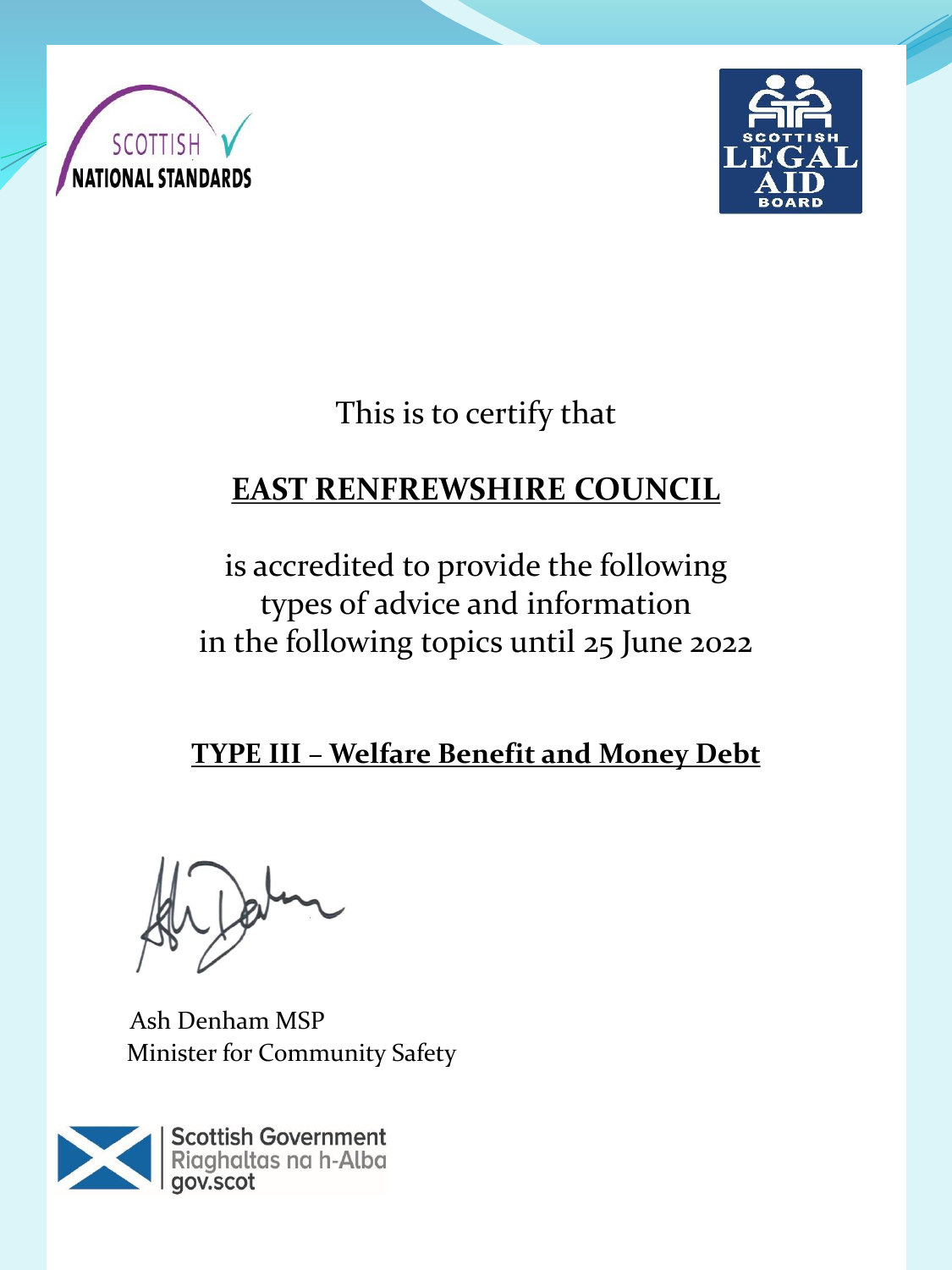#### **EAST RENFREWSHIRE COUNCIL**

### **Money and Welfare Benefits Related to Advice Competences – Foundation Knowledge**

- 3.1 Administrative Structure of the Benefits and Tax Credits Systems
- 3.2 National Insurance Scheme
- 3.3 Claims and Backdating
- 3.4 Decision-Making, Disputes and Appeals
- 3.5 Benefit and Tax Credit Overpayments
- 3.6 Assessment, Initial Decision-Making and Holding Activity in Debt Cases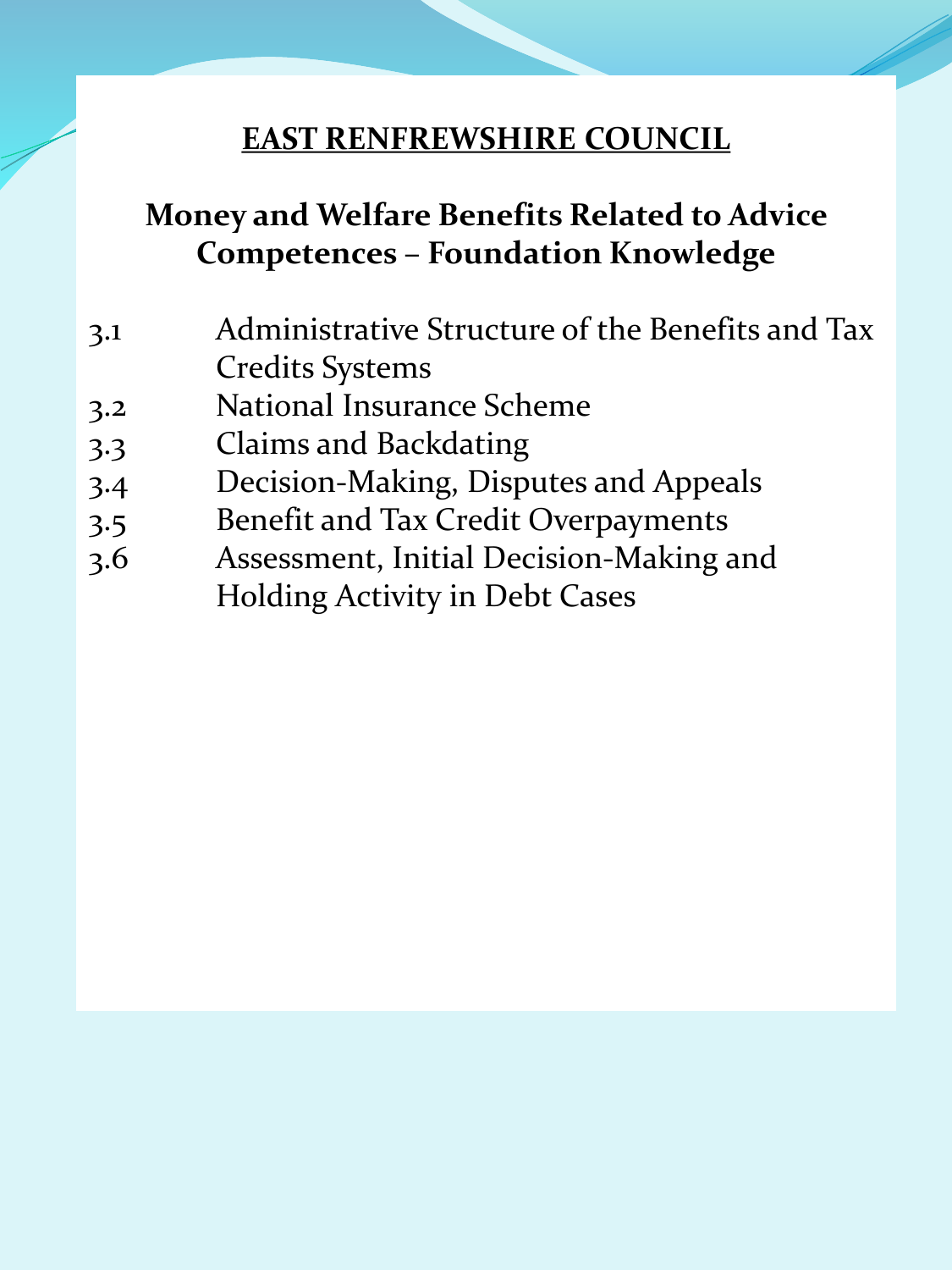#### **EAST RENFREWSHIRE COUNCIL**

## **Money and Welfare Benefits Related Advice Competences – Specialist Areas**

- 4.1 Means-Tested Benefits.
- 4.2 Universal Credit.
- 4.3 Tax Credits.
- 4.4 The Social Fund and the Scottish Welfare Fund.
- 4.5 The Impact of Work on Benefits.
- 4.6 Child Element of Universal Credit, Child Benefit, Kinship Care Allowance and Guardian's Allowance.
- 4.7 State Retirement Pension.
- 4.8 Personal Independence Payment, Disability Living Allowance and Attendance Allowance.
- 4.9 Benefits for People who have Limited Capability for Work.
- 4.10 Benefits for Industrial Injury and Disease.
- 4.11 Benefits for Veterans.
- 4.12 Carers Allowance.
- 4.13 Jobseeker's Allowance.
- 4.14 Benefits for Maternity, Paternity and Adoption.
- 4.15 Bereavement Benefits.
- 4.16 Benefits for People in Public Care.
- 4.17 Benefits for Students.
- 4.18 Benefits for People from Abroad and/or who are
- Subject to Immigration Control.
- 4.19 Ancillary Benefits.